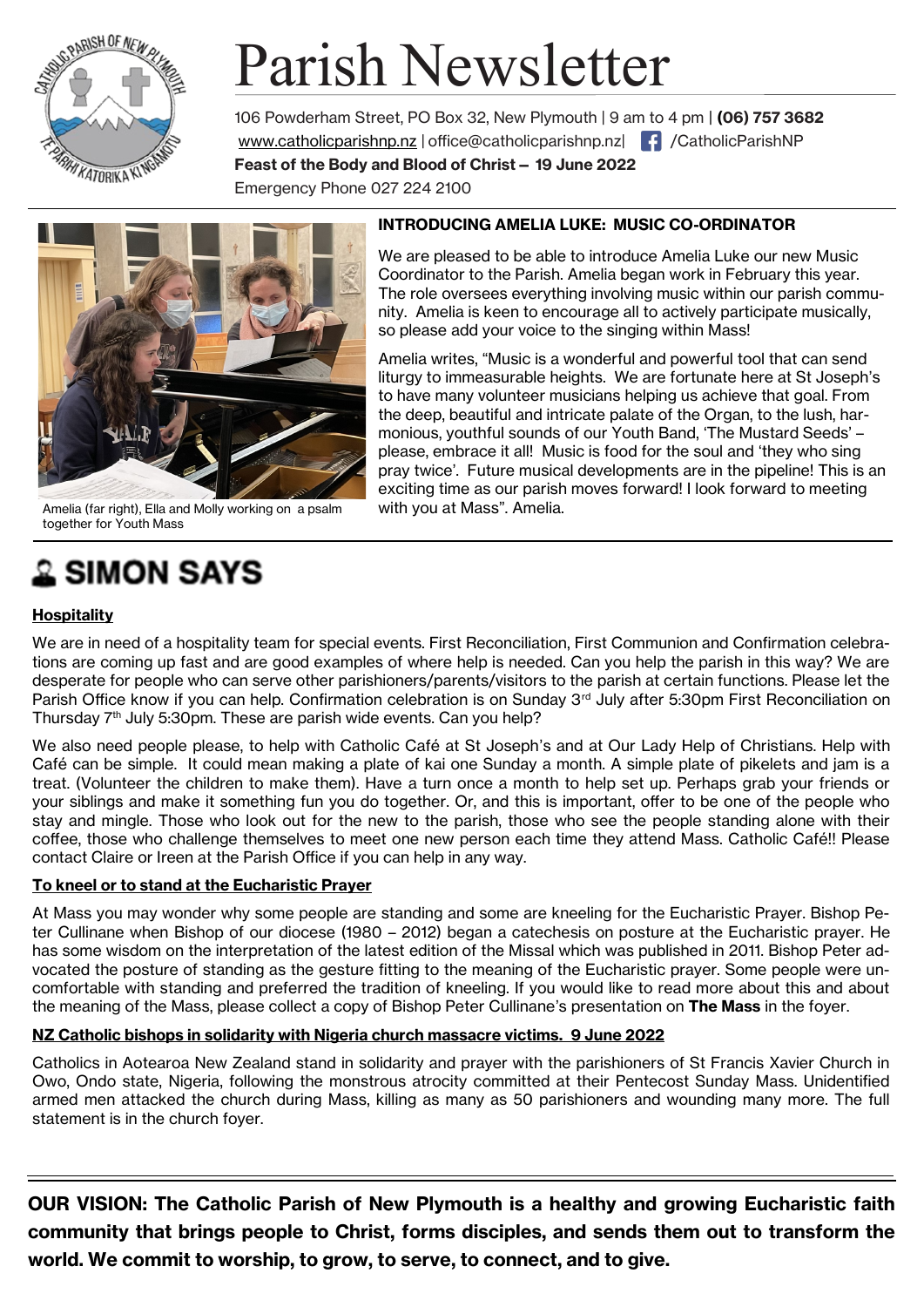## **© COLLECTIONS/DONATIONS**

| May 2022 Collection Totals: |             |
|-----------------------------|-------------|
| Clergy Trust Fund:          | \$9,096.00  |
| Parish:                     | \$33,690.00 |

#### **PLANNED GIVING DONATIONS:**

- Envelopes can during the week be dropped off to the Parish Office or popped into our secure letter box at the Office entrance. Donations can be made through internet banking even if you usually give via envelopes. Please use your name and Planned Giving number as references.
- Please consider moving from envelope giving to online giving or giving by automatic payments.

#### **PETERS PENCE SPECIAL COLLECTION:**

There will be a special collection after Communion next Sunday 26 June for Peters Pence. Cash or the Peters Pence Special Collection envelope can be put in this collection.

If you don't belong to Planned Giving but would like a tax receipt, please just people the money in an ordinary envelope with your name and address and we will issue a tax receipt.

## $\textcircled{a}$  general notices

PARISH AGM: After 9.00am Mass today Sunday 19th June 10.00am, in St Joseph's Church Hall Supper Room. The Parish Annual Financial Report will be presented and is now available to view on the Parish website. Come along and meet the new Leadership Team and hear how the Parish is doing.



#### **BIBLE SPONSORSHIP FOR CON-FIRMATION**

Our Confirmation Programme is drawing to a close, with just two weeks until Confirmation Mass.

Each year we present the Confirmation candidates with a Bible on the night of their Confirmation. Parishioners are invited to sponsor (or part sponsor) a Bible. If you wish to be a Bible sponsor, there will be envelopes in the foyer of Saint Joseph's and Our Lady Help of Christians churches. The cost of each Bible is \$20. Donations can also be left at the Parish Office between 9am-4pm Monday – Friday, or put the envelope in our secure letter box at the Office door or put in the collection plate on Sunday.

**RECONCILIATION 2022:** Currently we have over 90 children preparing for their First Reconciliation. They will experience this sacrament for the first time at a special Liturgy on Thursday 7<sup>th</sup> July at 5.30pm. This will be followed by a gathering and shared kai in the hall. This gives our children and their families the opportunity to gather together as members of The Catholic Parish of New Plymouth. Can you please keep these children in your prayers this month.

**PLANNED GIVING ENVELOPES:** We are at present ordering the Planned giving envelopes for the 2022/2023 year. If you had considered changing from envelope giving to online banking or automatic payments, please contact the parish office and we will arrange this with you. Automatic payments do offer a solution to the withdrawal of cheque facilities.

If you have permanently changed from envelope giving to APP giving, please advise the Parish Office and we will cancel your envelope number.

If you give a cash donation on the plate a change to envelope giving will give you a tax receipt which can generate a rebate from the IRD. Again, the staff in the Parish Office can help you with this.

PayWave devices are available in foyers at St Josephs and Our Lady Help of Christians.

#### **TAX RECEIPTS:**

- Are available in church foyers for the year ending 31 March 2022.
- The tax receipt can be used to claim a 33% rebate from the IRD. If you made a donation of \$100, the IRD will refund \$33.00. A donation of \$1,000.00 will generate a refund of \$333.00

**A BIG WELCOME TODAY** to the students and families, and staff of St Pius X school to 9.00am Mass at St Joseph's and to the students and families and staff of St John Bosco School at 10.30am Mass at Our Lady Help of Christians.

#### **KINGDOM KIDZ CHILDREN'S LITURGY:**

Is back up and running every Sunday at OLHC 10.30am Mass. Join us for a Children's Liturgy followed by a fun craft activity. Huge thanks to Dee Luckin of St



John Bosco School for giving us the use of the staff room for the Children's Liturgy.

We can't wait to see you there.

From all the Children's Liturgy Teachers – Roland & Sarah Devine, Kim Sigley, Natasha Hinga, Jacqueline Welham, Kelly Soffe, Abi Gough & Kate Buchboeck.

#### **LITTLE ANGEL MUSIC & PLAY GROUP**

**For preschoolers and caregivers** is starting in term 3. Every Monday during term time: 9am – 10.30am at Our Lady Help of Christians Church foyer, Clinton St, Fitzroy.



Come join us for a time of fun, music, play and delicious morning tea. Due to the size of Church foyer registrations are needed for this group. So if you are keen, please contact us we would love to hear from you.

Email: Sarah Devine at littleangelsmusicandplay@gmail.com or contact Tess Bowling 027 583 7732 or call Amelia Luke (Music Coordinator) 757 3682 or pop into the Parish Office.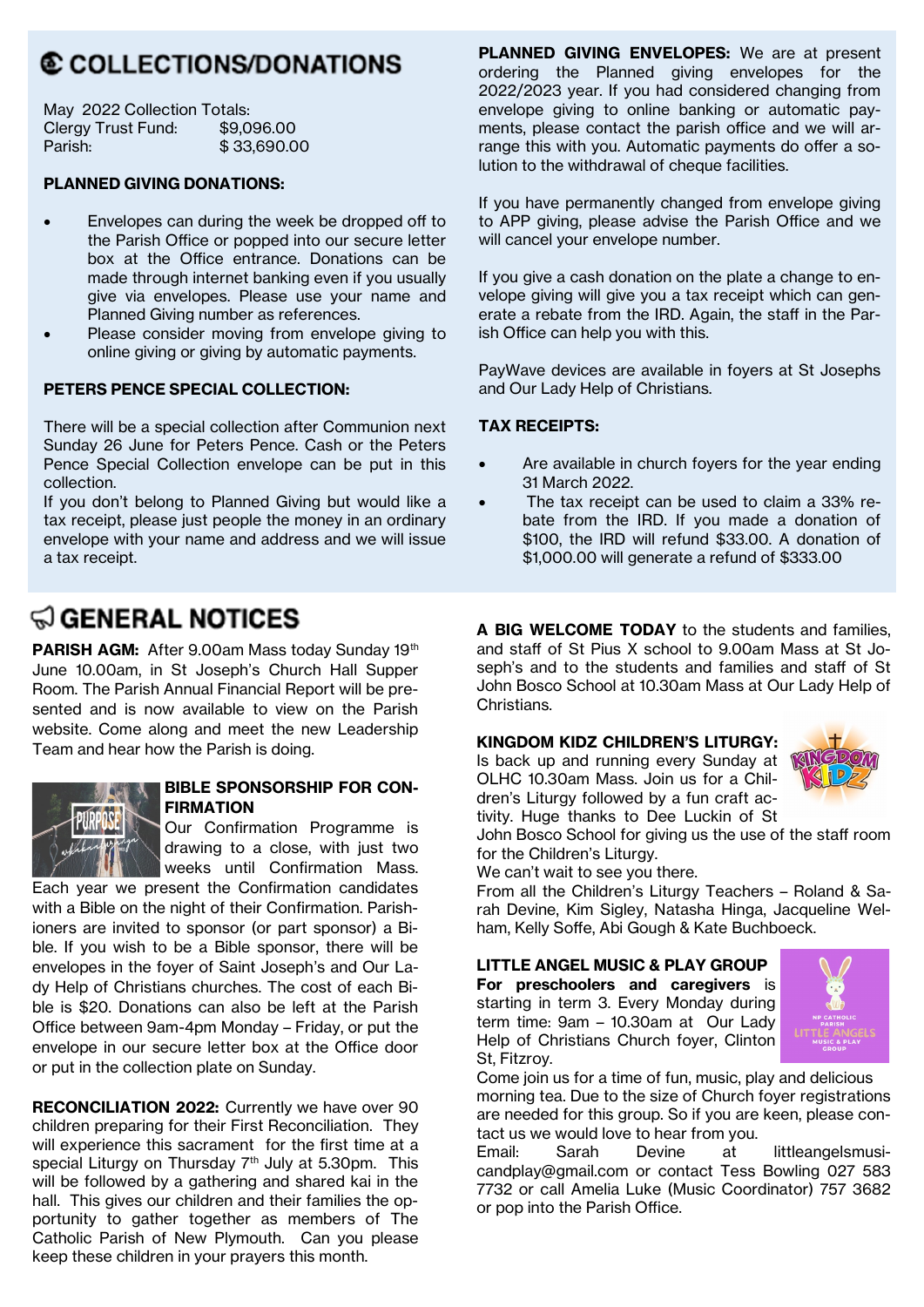#### **DAY OF PRAYER FOR REFUGEES AND MIGRANTS:** In

2022, the Day of Prayer for Refugees and Migrants fall on 19 June, the twelfth Sunday in Ordinary Time. Pope Francis reminds us that we should be fostering relationships and welcoming all with open arms. We should no longer be thinking in terms of "us and them", but rather as "we", celebrating connections rather than concentrating on differences. We are one human family.

"Today's migration movements offer an opportunity for us to overcome our fears and let ourselves be enriched by the diversity of each person's gifts. Then, if we so desire, we can transform borders into privileged places of encounter, where the miracle of an ever wider "we" can come about" (Message of His Holiness Pope Francis for the 107th World Day of Migrants and Refugees.)

**ENGLISH LANGUAGE LEARNER SUPPORT WORKER** 

**WANTED:** A bilingual support worker is needed to join the staff at St Joseph's School, New Plymouth. The person needs to be a competent speaker of both Malayalam and English. They will work with and support our English Language Learners both at school and with our families in our wider school community. The position is for 20 hours per week, during term time and currently is for one year. We will provide training. If this sounds like a job you would be interested in or would like more information; please contact: fiona@stjosephsnp.school.nz or telephone 758 0364.

**BABY CHANGING TABLE:** We want to put a baby changing table into the disabled toilet at Our Lady Help of Christians. Is there a parishioner who has a baby changing table they could lend or donate to the parish while we await funding? If we had two tables available, one would be put into the women's toilet in the Hall.

**FOODBANK:** Thank you for your continued support. If you would like to contribute, please place any non-perishable goods in the basket in the Church foyer. Foodbank at the moment is particularly short of biscuits, crackers, weetbix, sandwich spreads and soap. Why not pick up one extra item at the supermarket and bring it to Mass on Sunday.

**OPEN HOME FOUNDATION: "Unpacking Foster Care."** Join the online event 30 June 7.30pm . Find out how YOU can make a difference in the life of a child or young person. Visit Open Home Foundation on Facebook or go to ohf.org.nz for more information.

## A HEALTH & SAFETY

St, Joseph's Hall/Ngamotu House (formerly Atkinson House) alleyway: Due to the scaffolding being constructed, there will be times when the walkway between the two buildings will be blocked off. We understand this may cause some inconvenience, but once the scaffold is in place, the public walkway will be made available once again.

Parking by the Hall kitchen door is reserved ONLY for dropping off deliveries to the Supper Room.

We thank you for your understanding. If you have any questions, please contact Denise [manag](mailto:manager@catholicparishnp.nz)[er@catholicparishnp.nz](mailto:manager@catholicparishnp.nz)

#### **WE STRONGLY ENCOURAGE YOU TO WEAR A MASK AT MASS.**

#### **IF YOU ARE FEELING UNWELL, PLEASE STAY HOME. SO JOIN TV OR ONLINE MASS CELEBRATIONS:**

Shine TV - 2.00pm Sunday - Freeview Channel 25 and Sky TV channel 201

9.00am Sunday Mass at St Joseph's Church livestreamed from the Catholic Parish of New Plymouth YouTube Channel, or go to the Catholic Parish of New Plymouth website for the link to the YouTube Channel

9.00am Sunday Mass Tongariro (Taupo Parish) https://www.tongarirocatholic.nz/live-stream-mass

**RAT TESTS AVAILABLE:** Taranaki District Health Board has made available to the parish, for those who need them, a quantity of Covid 19 self-tests. (RAT). Please come into the office to collect. This will help us all keep the community safe.

**9.00 AM SUNDAY MASS** at St Joseph's Church is now live-streamed from the Catholic Parish of New Plymouth YouTube Channel. If you are at this Mass, be aware that you may be captured in the livestream. The recording will be deleted from our YouTube Channel after a week.

**KIMI ORA COMMUNITY OF FAITH:** The next meeting will be at St Joseph's hall NP Sunday 26 June 1.00pm

## **SOCIETY OF ST VINCENT DE PAUL:**

**SOCIETY OF ST VINCENT DE PAUL: FITZROY CONFERENCE** will hold its monthly meeting at St. Vincent De Paul shop in Fitzroy at 4.30 pm Monday 20 June 2022. Anyone interested in the work of the Fitzroy Conference is most welcome to attend.



Thank you from St Vincent de Paul for the responses made to our call for help with baby gear. The delivery off items to a young family will be made this coming week.

Help looking after the children of Whare Kai Mums has also been received. Thanks also to the people who have offered household furniture for collection and distribution to those in need. . It's gratifying to be able to meet the increased level of demand for our services in recent weeks.

**We pray for our deceased family and friends:** Colin Woodd, Ross Beagle, Bettie Broughton, Judith Knuckey, Wendel Appert, Martin Appert, Craig O'Connor and Marie Hickey.